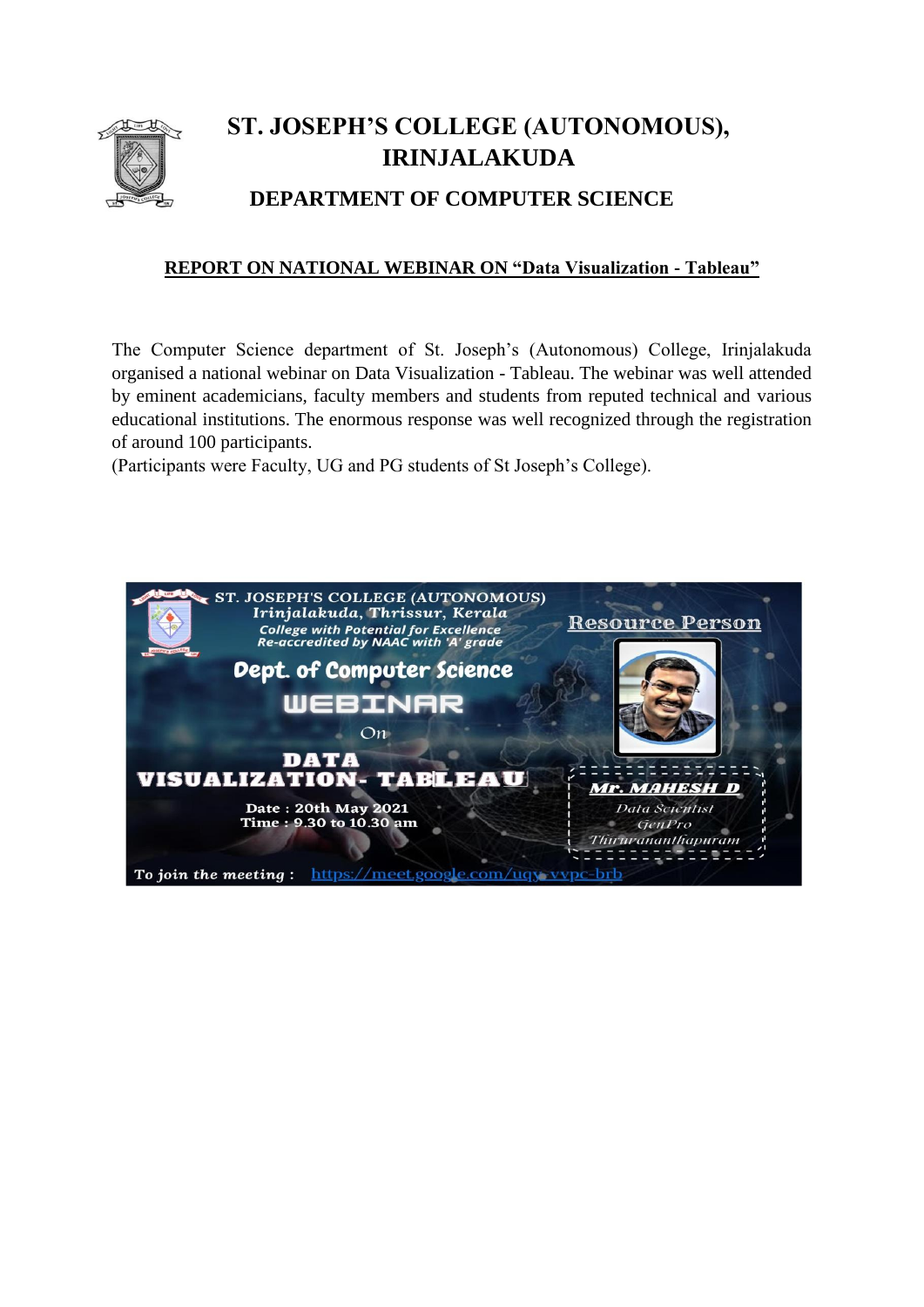The program commenced with the inaugural ceremony by invoking the blessings of the Almighty. The webinar was conducted in Google meet platform. **Ms. Reesha P U**, Faculty of the Computer Science Department, formally welcomed all the faculties and students of this webinar.

In the end, Ms. Gagana Muruli offered a vote of thanks to all including the Principal, the HOD, and faculty advisors without whom this event wouldn't have been possible and all the invited guests for gracing the occasion by their solemn presence and to all the participants of the webinar who were the main ingredient of this webinar.

## **TECHNICAL SESSION**

The technical session was started at 9:30 am and Mr. Mahesh D, Data Scientist, Gen Pro, Thiruvananthapuram, was the resource person of the webinar and delivered his energetic talk on 'Data Visualization - Tableau'. He showed how to work on Tableau. He also explained why data visualization is important and justified with his experience. The resource person gave a demo on Tableau tool during the webinar and made the participants informative and productive. The session was very interactive and many of our participants were actively interacted with the resource person. It was ever memorable for many of our participants. This session came to an end at 10.30 am.